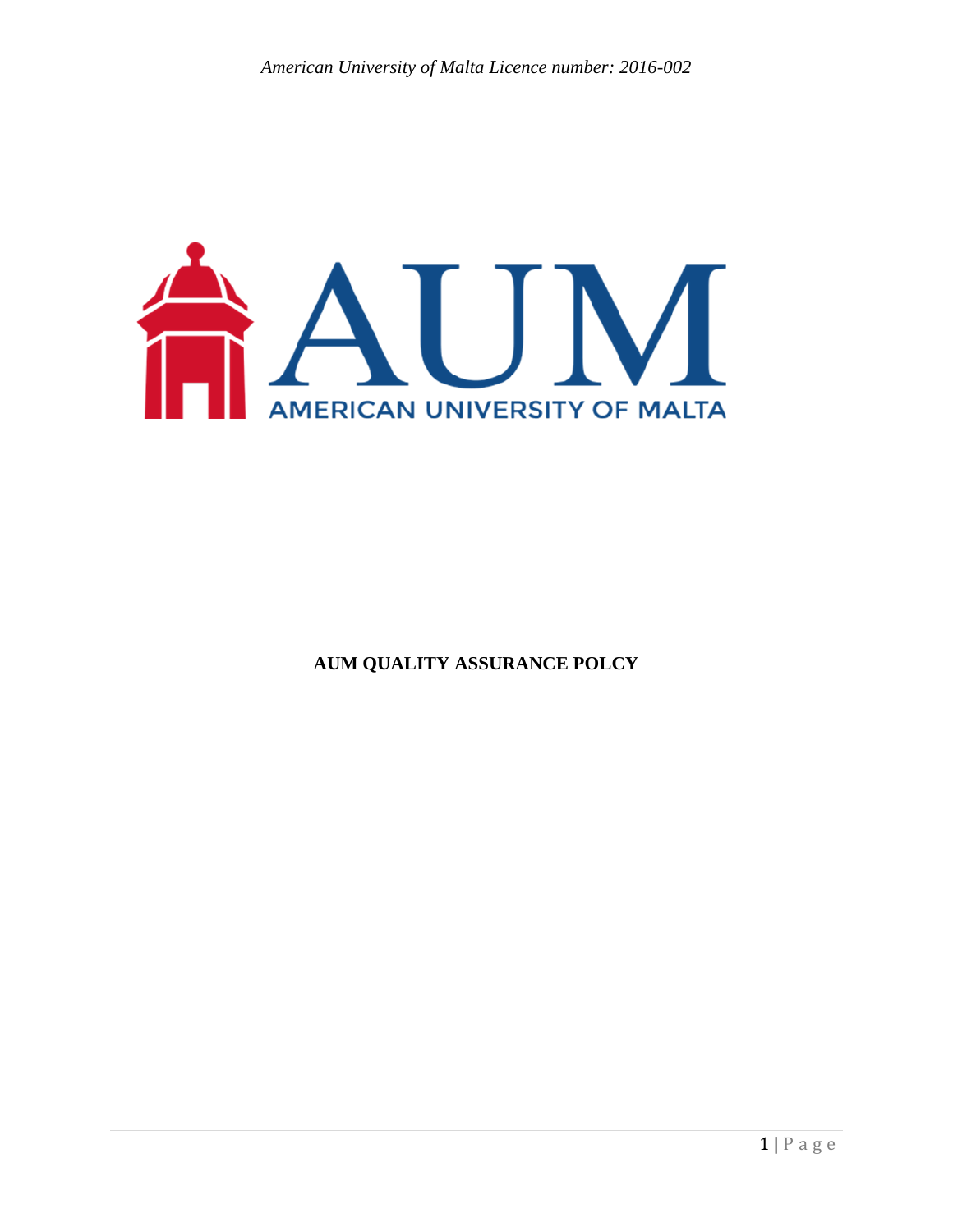# **AUM Quality Assurance Policy**

# **Review history**

| <b>Version no</b> | date           | <b>Revision</b><br>description                                                                                                                                                                              | Done by                                   | <b>Checked by</b>                       | <b>Approved</b><br>by                     |
|-------------------|----------------|-------------------------------------------------------------------------------------------------------------------------------------------------------------------------------------------------------------|-------------------------------------------|-----------------------------------------|-------------------------------------------|
| V 01              | August<br>2018 | <b>QA Policy</b><br>developed                                                                                                                                                                               | <b>QA</b> Manager                         | Provost,<br>CEO,<br>Department<br>Heads | Academic<br>and<br>University<br>Councils |
| V 02              | August<br>2019 | Updated                                                                                                                                                                                                     | <b>QA</b> Manager                         | Provost,<br>CEO,<br>Department<br>Heads | Academic<br>and<br>University<br>Councils |
| V <sub>03</sub>   | August<br>2020 | <b>Updated QA</b><br>Manual                                                                                                                                                                                 | <b>QA</b> Manager                         | Provost,<br>Department<br>Heads         | Academic<br>and<br>University<br>Councils |
| V 04              | August<br>2021 | $Updated -$<br><b>AUM Quality</b><br>Assurance<br>Policy 2021-<br>2022<br>Includes new<br>standards,<br>principles,<br>structured and<br>separated form<br>procedures,<br>approval<br>proforma was<br>added | QA Manager,<br>Dr.Gulnara<br>Sarsenbayeva | Provost,<br>Department<br>Heads, Deans  | Academic<br>and<br>University<br>Councils |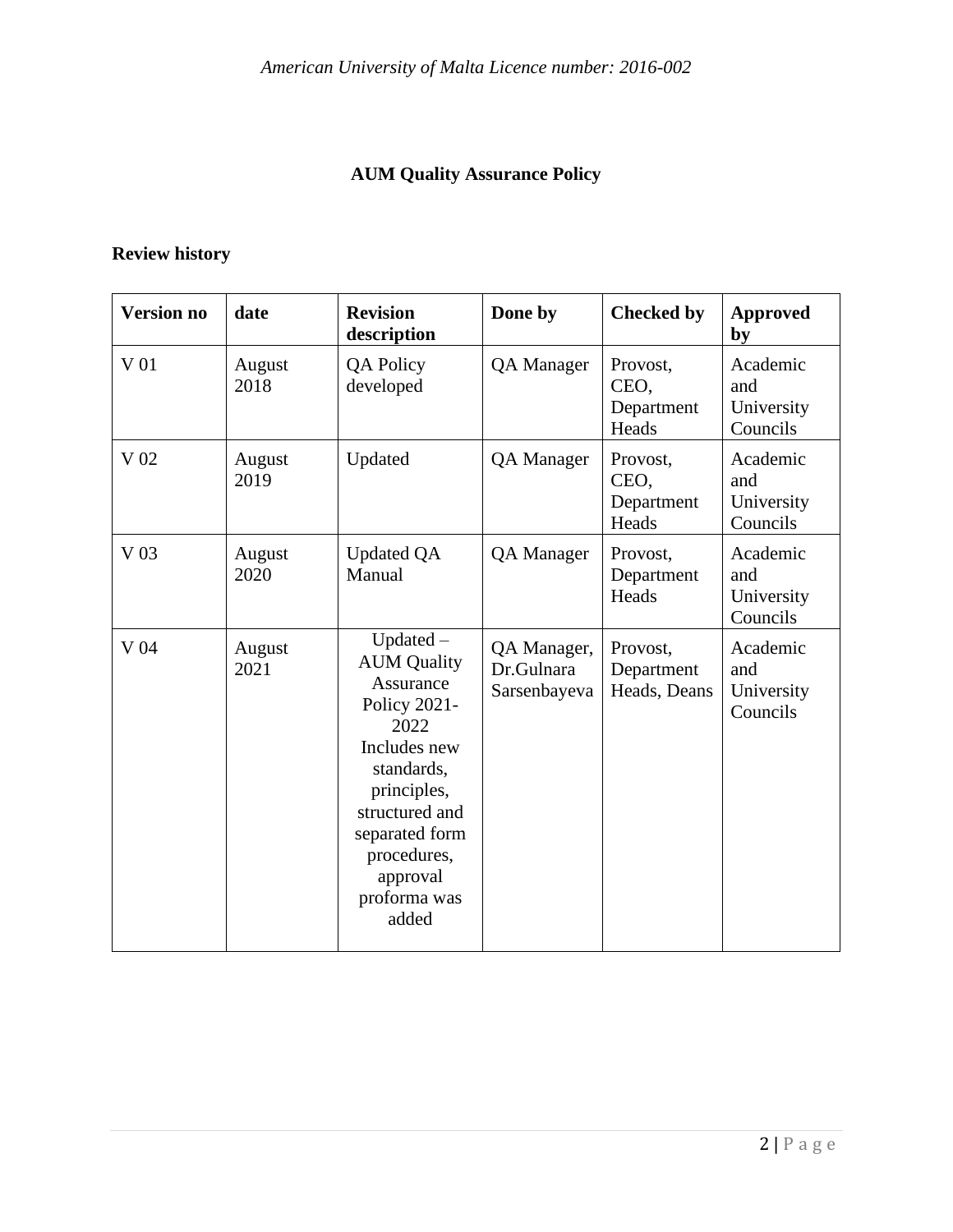# **Approval Proforma**

| Name of the  | <b>Authorized to</b> | Name of the        | <b>Approval Date</b> | <b>Signatures</b> |
|--------------|----------------------|--------------------|----------------------|-------------------|
| <b>Board</b> | sign                 | document/          |                      |                   |
|              |                      | decision           |                      |                   |
| University   | Chair                | <b>AUM Quality</b> | <b>August</b> , 2021 |                   |
| Council      |                      | Assurance          |                      |                   |
|              |                      | Policy             |                      |                   |
|              |                      | 2021-2022          |                      |                   |
|              |                      |                    |                      |                   |

Distribution of signed form:

| <b>Names of departments</b>       | <b>Authorised to sign</b> | date |
|-----------------------------------|---------------------------|------|
| College of Business               |                           |      |
| College of Data Science and       |                           |      |
| Engineering                       |                           |      |
| Administrative and                |                           |      |
| <b>Financial Department</b>       |                           |      |
| HR Office                         |                           |      |
| Library                           |                           |      |
| Registrar office                  |                           |      |
| <b>Student Affairs Department</b> |                           |      |
| QA Office                         |                           |      |
| <b>IT</b> Department              |                           |      |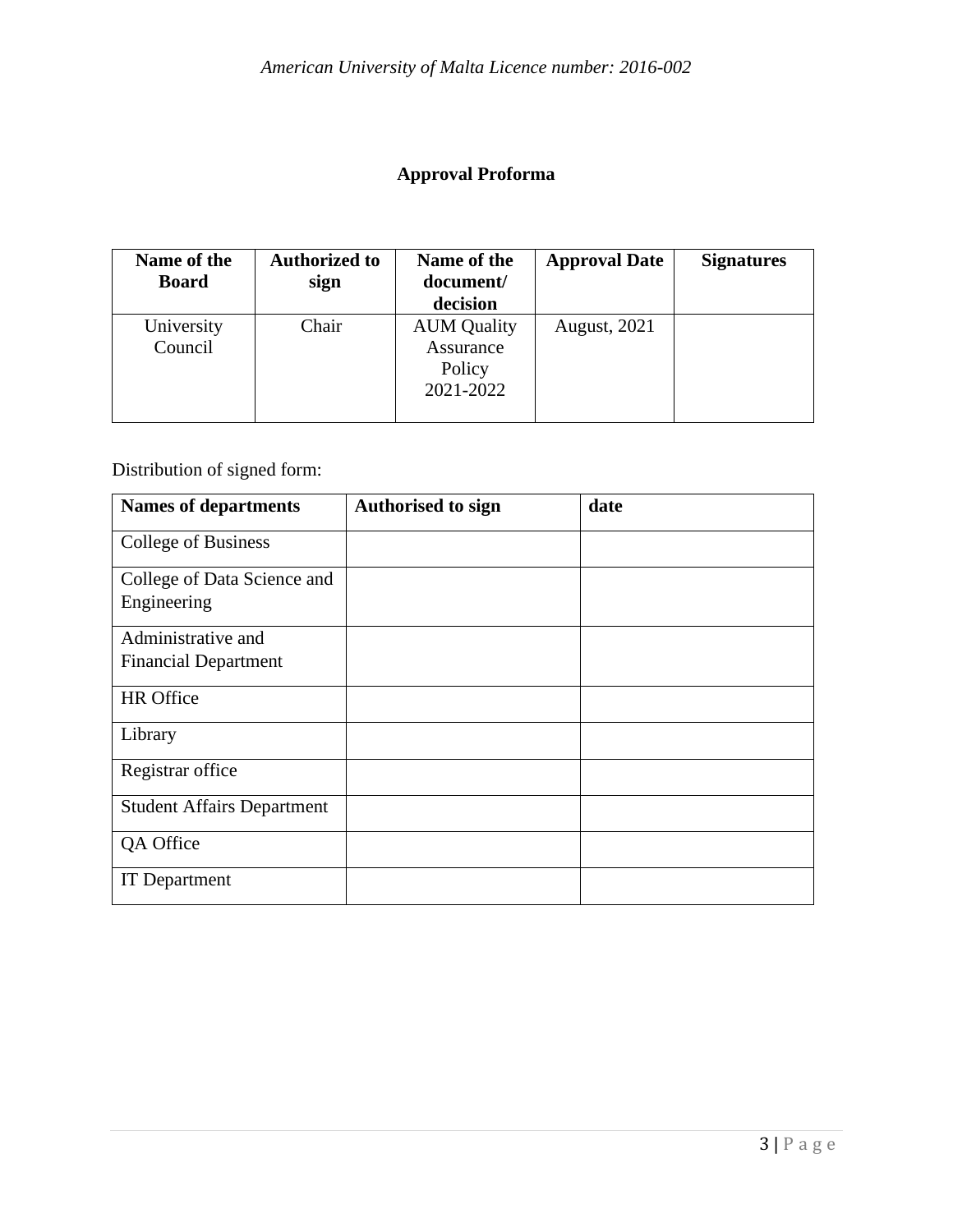# **QUALITY ASSURANCE POLICY**

## **Introduction**

The QA Policy contains the statements of intentions and the principles of QA by which the quality will be achieved. Procedural guidance can give detailed information about the ways in which the policy is implemented and provides a useful reference point for the practical aspects of carrying out the quality procedures.

### **Principles of Quality Assurance:**

Quality policy and procedures is a framework within which the university develops and monitors the effectiveness of its quality assurance systems.

The policy principles include:

- establishing an active relationship between teaching and research
- ensuring the organisation of the quality assurance system
- providing the responsibilities of departments, Colleges and other organisational units and individual employees for the assurance of quality
- ensuring the involvement of students in quality assurance
- ensuring that a system in which the policy is implemented, monitored and reviewed exists

Quality Assurance Policy consists of the following standards:

### **Standards of Study Programmes and Awards**

The University has a significant commitment at all levels of the University to ensure that its educational programmes have clear and explicit outcomes; and has standards for its programmes and awards.

The staff is ready, willing and able to provide teaching and learner support that will help our students achieve these outcomes.

The University staff and faculty aspire to continuously improve and enhance the education offered to students.

### **Standards of Approval, Monitoring and Periodic Review of Programmes and Awards**

The University has formal mechanisms for the approval, periodic review and monitoring of its programmes and awards.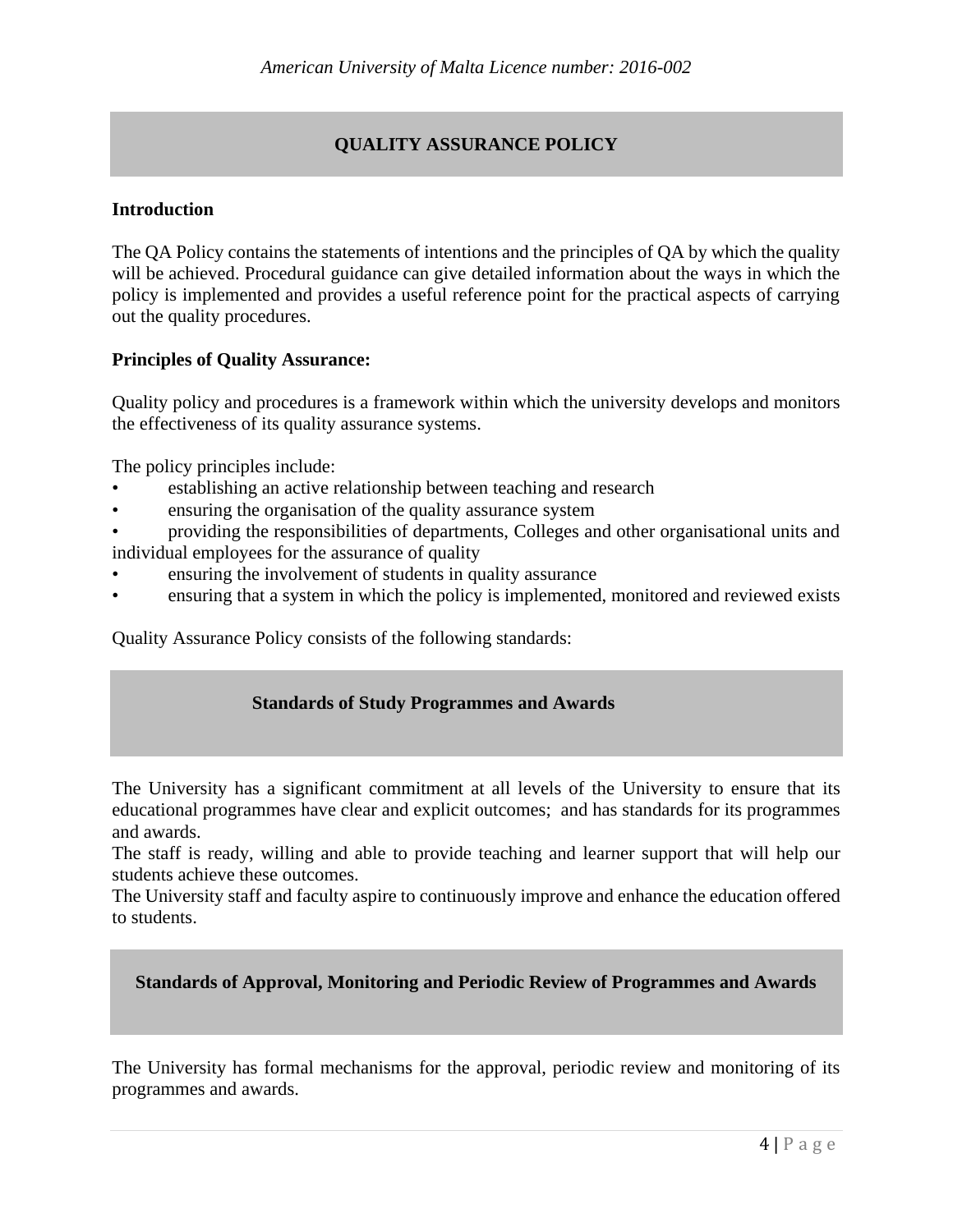The confidence of students and other stakeholders is established and maintained through effective quality assurance activities which ensure that programmes are well-designed, regularly monitored and periodically reviewed, thereby securing their continuing relevance and currency.

The quality assurance of programmes and awards includes the following:

- development and publication of learning outcomes
- curriculum and programme design and content
- different modes of delivery (e.g. full time, part-time, distance learning, e-learning);
- appropriate learning resources
- programme approval procedures by an external body
- monitoring of the progress and achievements of students
- regular periodic reviews of programmes (both internal and external)
- regular feedback from employers, labour market representatives and other relevant organisations
- participation of students in quality assurance activities.

# **Standards of Internal and External Quality, and Quality Culture**

AUM has a QA policy and associated procedures for the assurance and development of its internal and external quality. The university also commits itself explicitly to the development of a quality culture which recognises the importance of quality, and quality assurance, in its activity. To achieve this, the university develops and implements a strategy for the continuous improvement of quality.

### **Standards of Involvement of Students in Quality**

Students being major stakeholders in a rapidly developing system of a higher educational institution are the essential part of its quality assurance domain. Students can bring different perspectives and effective ways on how to achieve excellence and quality. One of the key indicators in quality assurance is to ensure student's participation in the governance of University, quality assurance, such as, evaluation processes, in a role of a team member or observer, in internal reviews and other quality events and decision-making processes. Students' involvement and enthusiasm in their education and their commitment to quality can be a great combination to their personal growth and contribution to the development of the university.

Through quality assurance students can directly influence the quality of their learning. Students being our equal partners, full members of the academic community in the educational process, can significantly influence the improvement of study programmes, teaching and learning, assessment, and create a critical mass in discussions of academic issues. Students are called equal partners in the governance of higher education, therefore their role can be defined both as a right and a responsibility.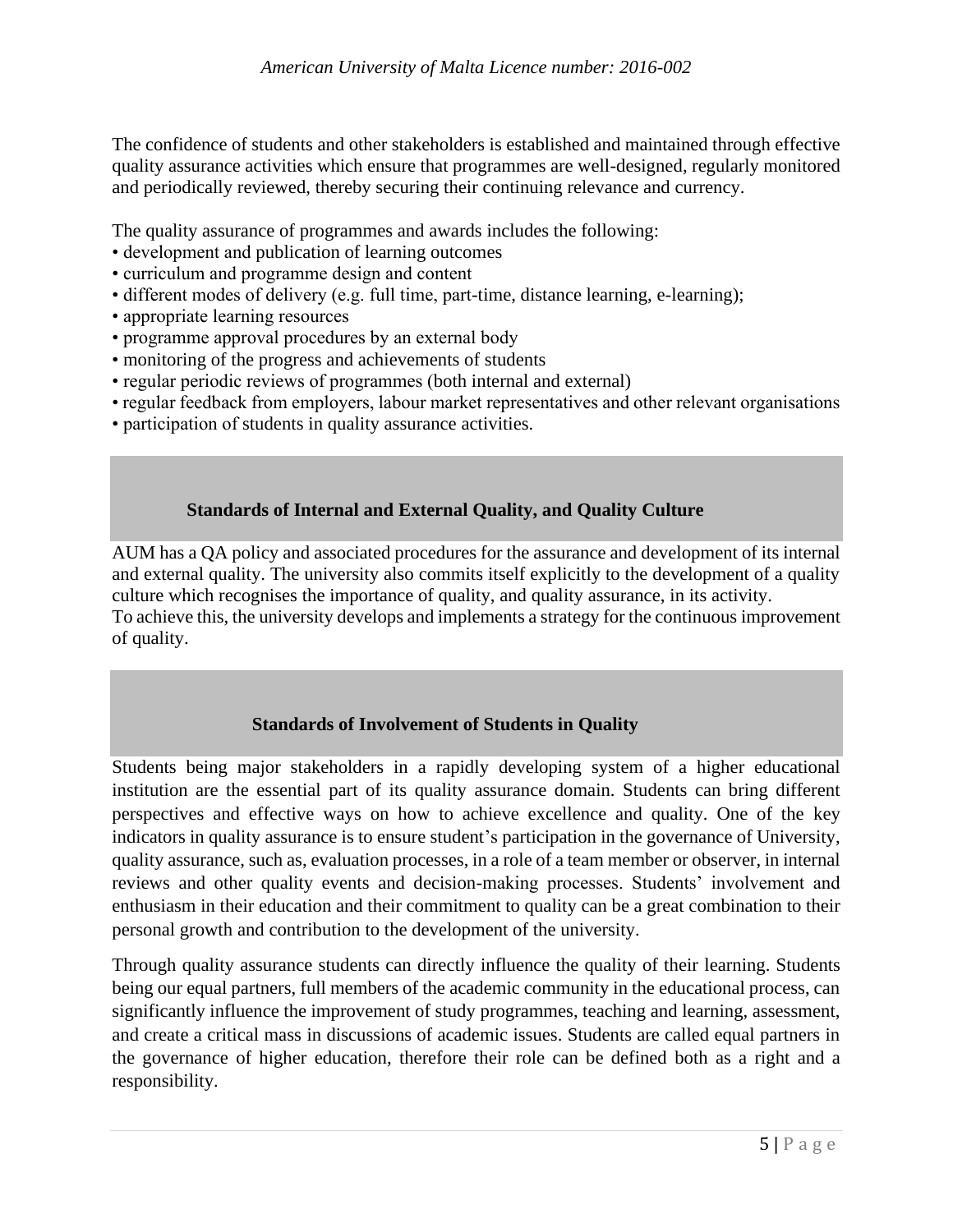The University's Student representation system is central to promoting the partnership of staff and students in enhancing the learner's experience. In order to identify a clear procedure of demonstration of students' involvement, the University has a mechanism, which allows them to express their views in a constant and systematic way.

# **Student Survey**

Active engagement of students' community to continuous improvement in students' survey helps to get their feedback and opinions.

AUM gives students full trust in order to accomplish our partnership, breaking the differences, generation gaps and stereotypes.

The University ensures that students are clearly informed about the assessment strategy being used for their programme, what examinations or other assessment methods they will be subject to, what will be expected of them, and the criteria that will be applied to the assessment of their performance.

# **Standards of Quality Assurance of Teaching**

There is full, timely and tangible recognition of the contribution of staff who demonstrate excellence, expertise and dedication. The University creates a system to evaluate that staff involved with the teaching of students are qualified and competent to do so. This system is available to external reviews and is commented upon in annual reviews and reports.

The University ensures that those who teach have a full knowledge and understanding of the subject they are teaching, have the necessary skills and experience to transmit their knowledge and understanding effectively to students in a range of teaching contexts, and can access feedback on their own performance.

The University ensures that the staff recruitment and appointment procedures include that all new staff have at least the minimum necessary level of competence. Teaching staff is given opportunities to develop and extend their teaching capacity and is encouraged to value their skills. The University provides teachers with opportunities to improve their skills to an acceptable level and have a system to remove them from their teaching duties if they continue to be demonstrably ineffective.

# **Standards of QA of Learning Resources and Student Support**

The University ensures that the resources available for the support of student learning are adequate and appropriate for each programme offered. In addition to the Faculty, students have a range of resources to assist their learning. These vary from physical resources such as an academic library or computing facilities to human support in the form of tutors, counsellors, and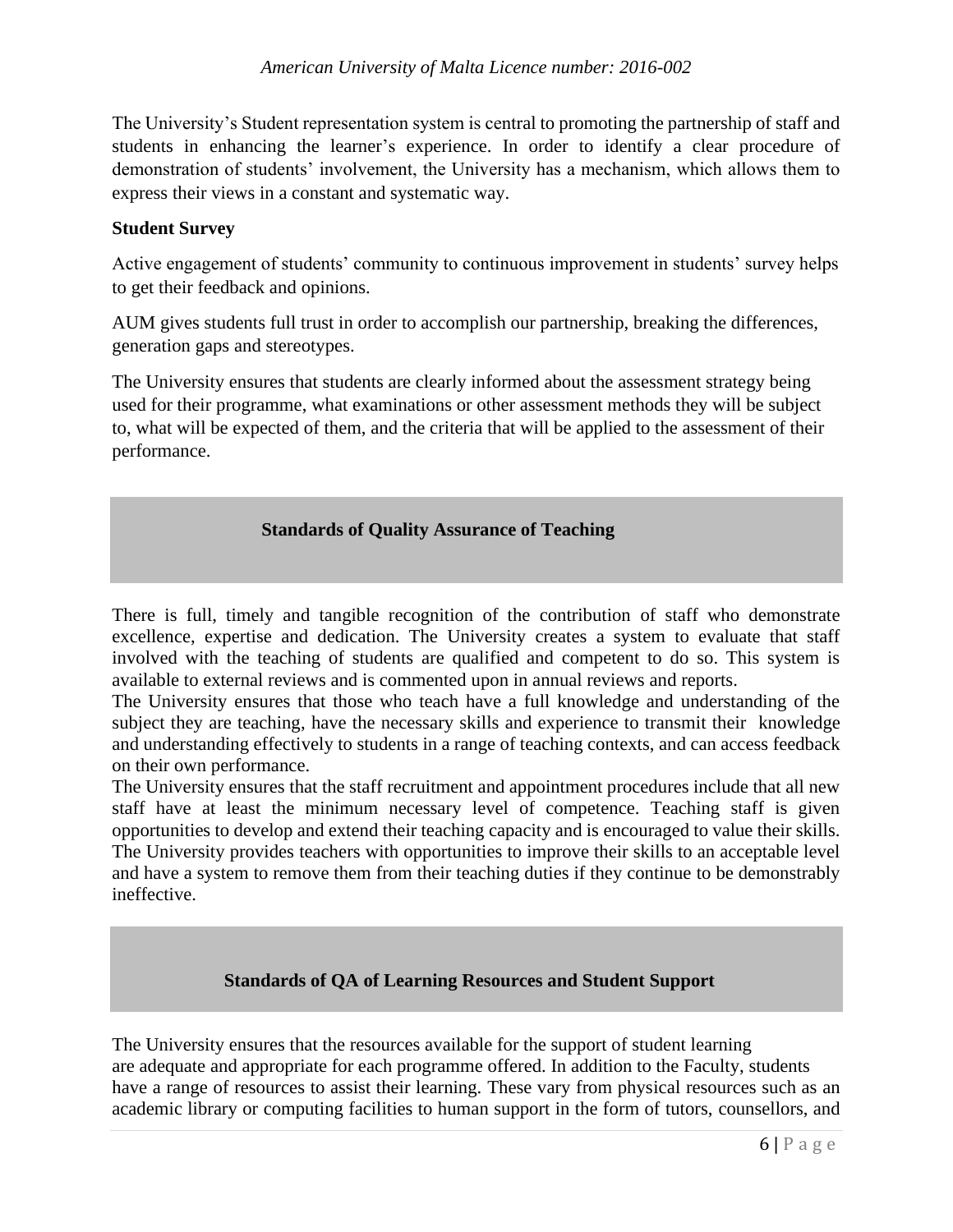other advisers. Learning resources are accessible to students, designed with their needs and responsive to feedback from students who use the services provided. The University routinely monitors, reviews and improves the effectiveness of the support services available to students on a regular basis.

# **Standards of Information Systems**

The University collects, analyses and uses relevant information for the effective management of their programmes of study and other activities.

The quality-related information systems cover:

- student progression and success rates
- employability of graduates
- students' satisfaction with their programmes
- effectiveness of teachers
- profile of the student population
- learning resources available and their costs
- the institution's own key performance indicators

### **Public information Standards**

The strategy, policy and procedures have a formal status and are available on AUM's open resources.

The University regularly publishes up to date, impartial and objective information, both quantitative and qualitative, about the programmes and awards it offers.

In fulfillment of the public role, the University has a responsibility to provide information about the following:

- study programmes
- learning outcomes
- qualifications
- teaching, learning and assessment procedures
- learning opportunities available
- alumni information
- views and employment destinations of past students
- profile of the current student population.

This information is accurate, impartial, objective and readily accessible.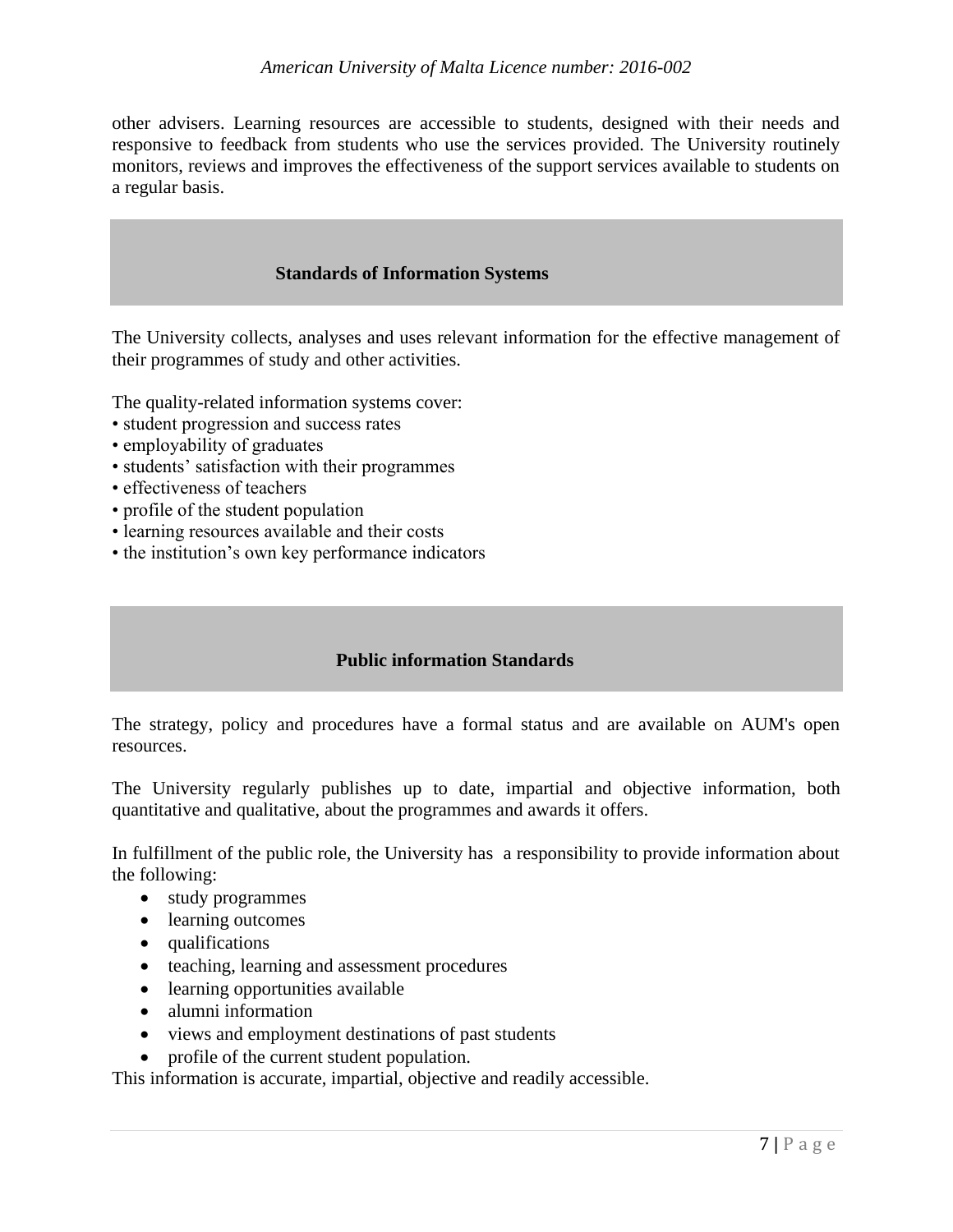# **Quality Policy Hierarchy Standards**

**EU**

Standards, Laws, rules, regulations **MFHEA** National Laws, rules, regulations **Board of Trustees** Bylaws, actions, resolutions, policies **President** Leadership, statements, initiatives, reports **University Policies and Standards** Govern the entire university and all units **Unit rules and operating procedures** support and implement policies, standards

# **Policies and Standards Committee**

#### **CHARGE**

University-level quality policy and standards govern quality conduct across the university community. The Policy and Standards Committee is the university body that is delegated authority to promulgate policy and make recommendations to the President regarding amendments to Policies.

The Committee is responsible for:

- Reviewing proposed amendments and making recommendations to the President about these amendments
- Providing oversight for the operation of policies and standards, and amendment process

## PROCESS

The QA policy program works with responsible executives to develop amendments to university policies or university standards. Policies can be amended by adoption, revision, or retirement of a university policy or university standard. The University Policy  $\&$  Standards ensure that these amendments are vetted through all the stakeholders as needed, prior to approving.

The Committee may endorse sending the proposed amendments to the President for approval, recommend revisions or additional actions, or recommend rejecting amendments. The Committee may request additional information, discussion, analysis, and/or input from subject-matter experts, or any other actions prior to making a final recommendation on an amendment. Recommendations are forwarded when an amendment is favoured by 3 of the 5 members. Endorsed amendments are issued for a 3-week public notification period. The Committee's recommendations are presented to the President, who will approve changes through the discussion and approval at the University Council.

### MEETING FREQUENCY